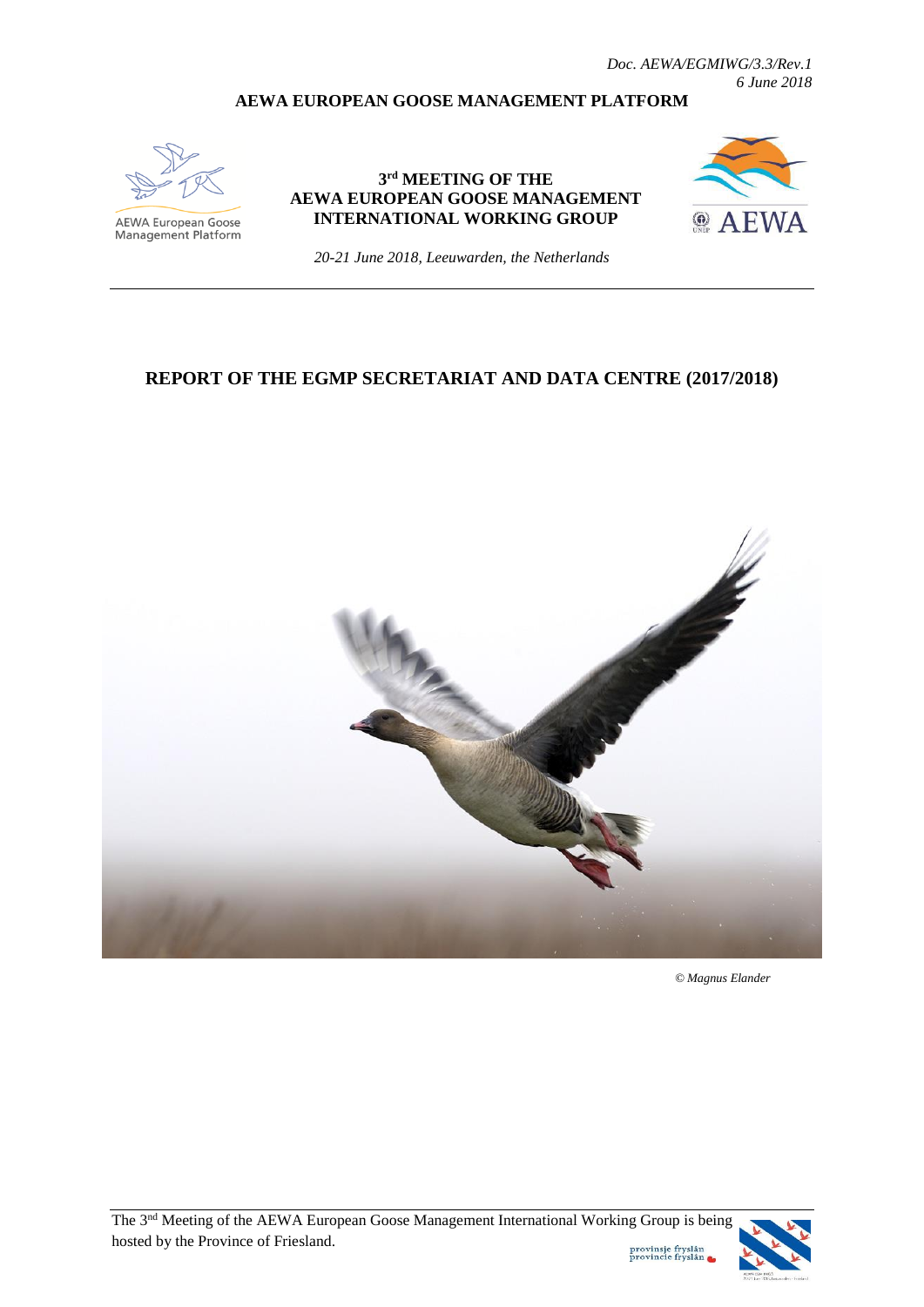# **REPORT OF THE EGMP SECRETARIAT AND DATA CENTRE (2017/2018)**

## **Introduction**

The present report covers the work of the AEWA EGMP Secretariat and the EGMP Data Centre for the period between June 2017 and May 2018.

This report is divided into 11 sections:

- 1. EGMP Organizational Structure;
- 2. Staffing and Organization of the EGMP Secretariat and the Data Centre;
- 3. Participating Range States;
- 4. Funding;
- 5. Meetings and Workshops;
- 6. AEWA International Single Species Action and Management Plans;
- 7. National Reporting;
- 8. EGMP Data Centre;
- 9. EGMP Task Forces;
- 10. Projects;
- 11. Communication and Outreach.

Activities reported in detail in other EGM IWG3 documents are only mentioned briefly here, with a reference to the relevant substantive document containing more information.

The day-to-day work of the EGMP Secretariat and Data Centre, which includes administration, responding to incoming mail, maintaining the extensive network of contacts, etc. are not specifically mentioned in this report.

## **1. EGMP Organizational Structure**

The European Goose Management International Working Group (EGM IWG) serves as the main coordinating and decision-making body of the European Goose Management Platform (EGMP) and is composed of national delegations comprising representatives of national governments, their designated national experts and other national stakeholders as well as the European Commission. Several relevant organisations have received permanent observer status to the EGM IWG and individual experts are invited to meetings as necessary.

The Chairmanship has been assumed by Norway (represented by Mr Øystein Størkersen) since December 2016 and the term of office expires at the close of EGM IWG3.

Two EGMP species-specific task forces have been established to support the implementation of the AEWA International Single Species Management Plan for the Svalbard population of the Pink-footed Goose and the AEWA International Single Species Action Plan for the Taiga Bean Goose. In addition, a Task Force to deal with agricultural issues has been established. The role of these task forces is to deal as necessary with the preparation and coordination of decision papers and background documents for the EGM IWG.

The EGMP Data Centre is responsible for providing the necessary scientific analysis, assessments and subsequent proposals for conservation and management options for EGMP related issues. The AEWA Secretariat and Aarhus University in Denmark have signed a Memorandum of Cooperation under which Aarhus University hosts the Data Centre for the EGMP.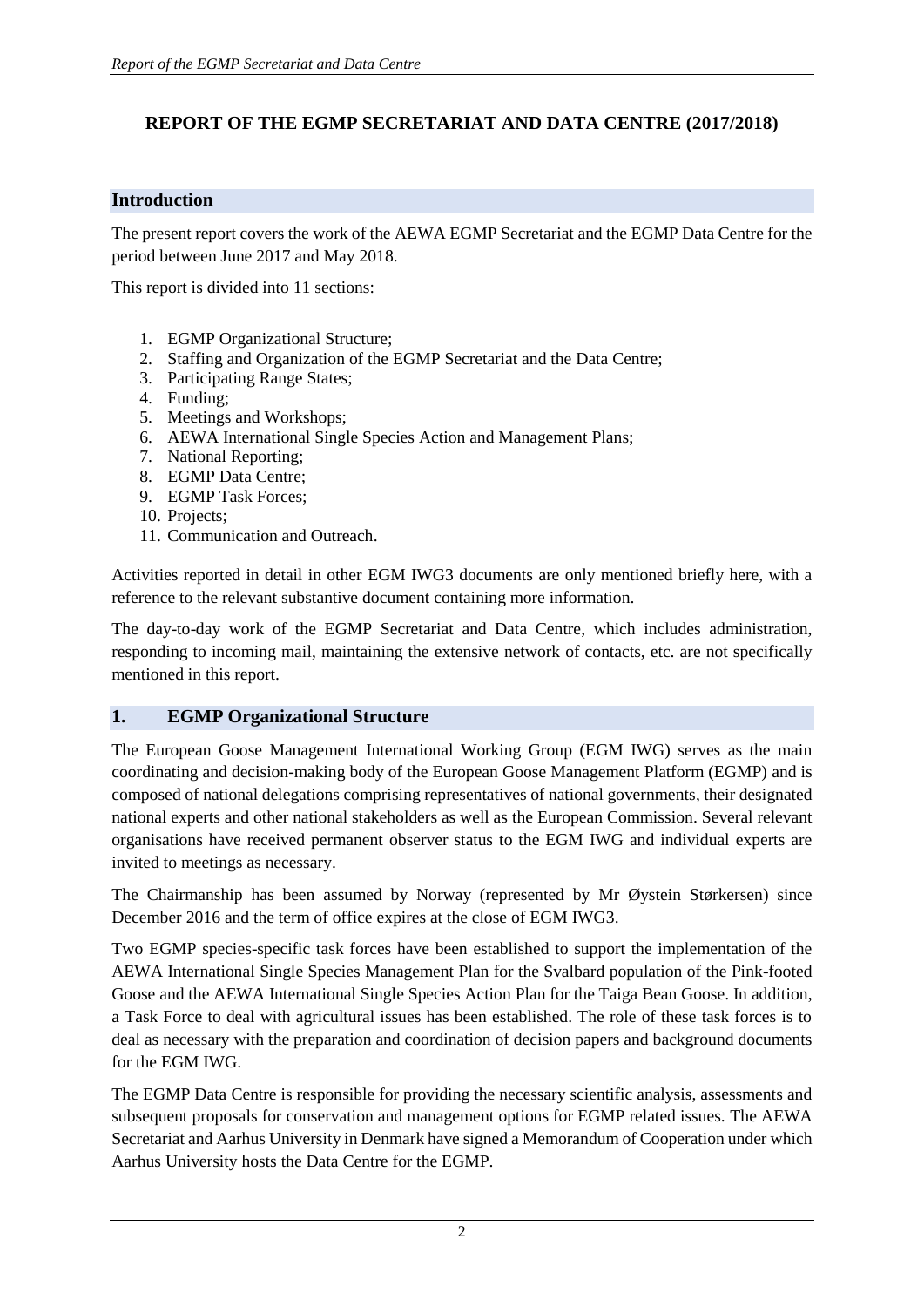Under the coordination of the EGMP Data Centre, the International Modelling Consortium, consisting of an international partnership of scientific institutions, collaborates on the development of population models.

The AEWA Secretariat, based in Bonn, Germany, is also functioning as the EGMP Secretariat responsible for the coordination of the EGMP, including its respective bodies (EGM IWG and the EGMP Data Centre).



*Figure 1. Organizational Structure of the European Goose Management Platform*

## **2. Staffing and organization of the EGMP Secretariat and Data Centre**

## **AEWA EGMP Secretariat**

## Head of Science, Implementation and Compliance Unit (P-3)

## Mr Sergey Dereliev

A considerable part of Mr Sergey Dereliev´s staff time, which is covered by the AEWA core budget, was allocated to the development of the EGMP, particularly during the phase-in period. Currently he oversees the process and supervises the day-to-day work.

## EGMP Coordinator (P-2)

## Ms Eva Meyers

Thanks primarily to the funding received from the Norwegian Environmental Agency towards the establishment of the EGMP, Ms Meyers was recruited as full-time P-2 Associate Programme Management Officer in July 2017 to coordinate the EGMP. This post is fully funded through the contributions provided by the EGMP Range States for the Platform's running costs.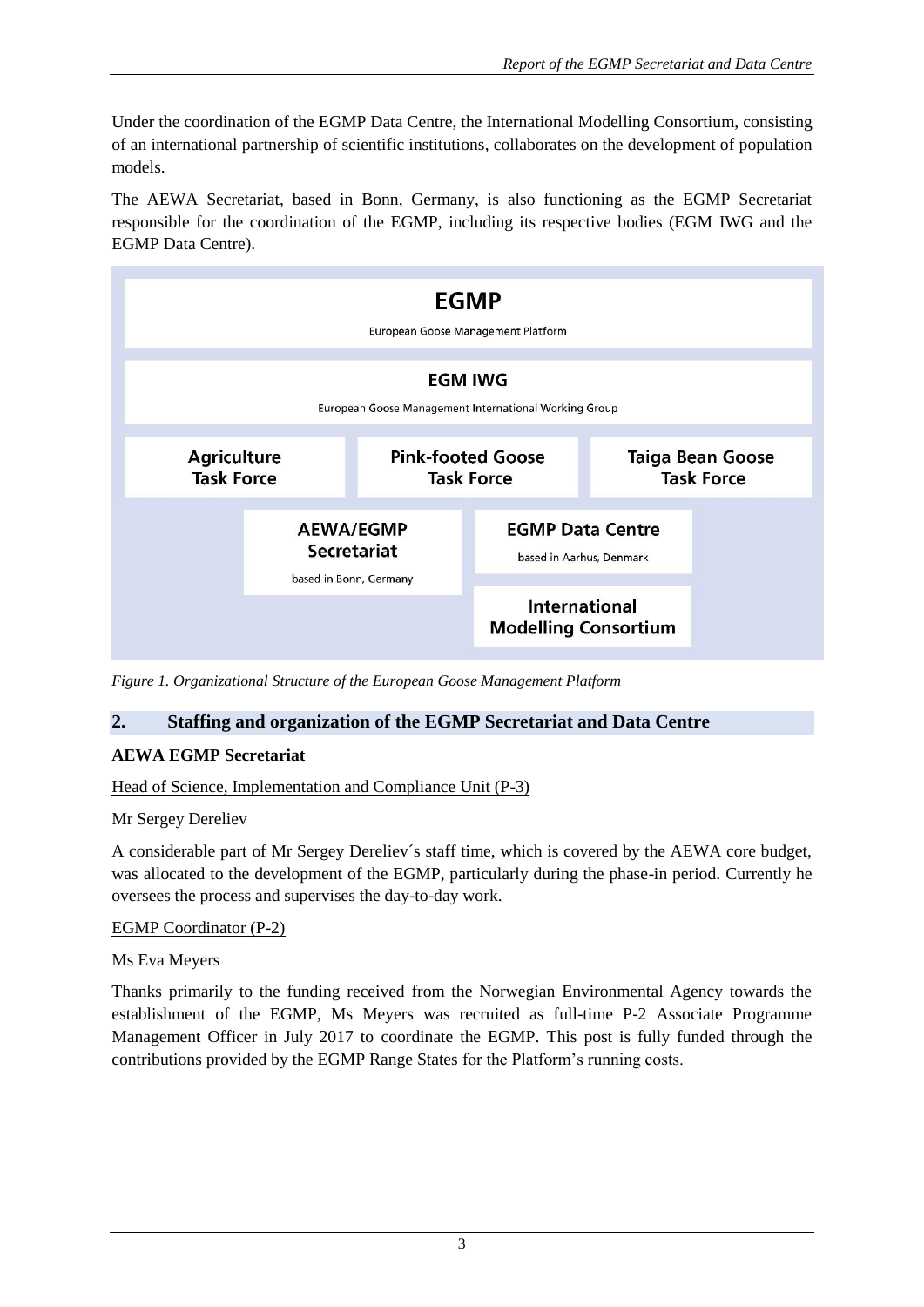## Programme Management Assistant (G-5)

#### Ms Christina Irven

As of November 2017, the position of the full-time G-5 Programme Management Assistant has been filled by Ms Irven. Similarly, the establishment of this position was made possible primarily by the generous funding received from the Norwegian Environmental Agency. This post is fully funded through the contributions provided by the EGMP Range States for the Platform's running costs.

Both the EGMP Coordinator and the Assistant have an annual workplan, which is revised mid-term and approved by the Head of Science, Implementation and Compliance Unit.

#### **EGMP Data Centre**

#### Head of the EGMP Data Centre

Prof. Dr. Jesper Madsen

Professor Jesper Madsen from Department of Bioscience, Aarhus University, Denmark, acts as the head of the EGMP Data Centre with an allocation of 15% of his staff time towards the EGMP.

#### Goose Monitoring Coordinator

#### Dr. Gitte Høj Jensen

Based at Aarhus University in Denmark, Dr Høj Jensen has been employed as the Goose Monitoring Coordinator as of February 2017. In support of this function, Professor Dr Anthony D. Fox and Dr Kevin Kuhlmann Clausen, Aarhus University, contribute to annual assessment and modelling work.

This post is fully funded through the contributions provided by the EGMP Range States for the Platform's running costs.

## Population Modelling Experts

To support model developments, as well as the development of adaptive management frameworks, Aarhus University has made a technical agreement with the US Geological Surveys (USGS) and Dr Fred A. Johnson from USGS has been affiliated as honorary associate professor to Aarhus University.

Professor Dr Anthony D. Fox and Dr Kevin Kuhlmann Clausen, Aarhus University, contribute to annual assessment and modelling work.

The possibility to maintain these posts is dependent on the provision of annual voluntary contributions by the participating Range States of the EGMP covering the full necessary annual budget.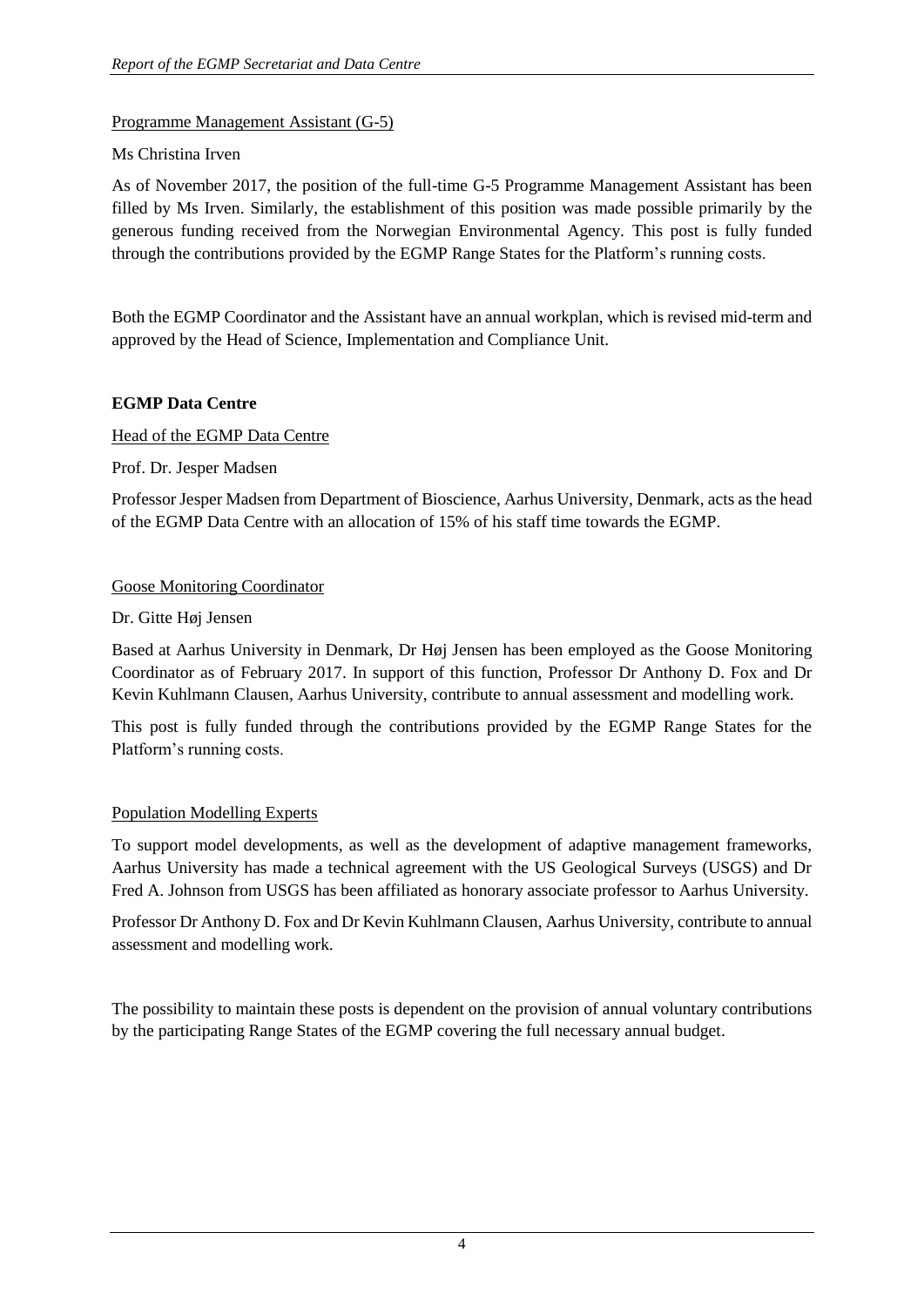# **3. Participating Range States of the EGMP**

The EGMP has 15 participating Range States, 14 national governments and the European Commission: Belarus, Belgium, Denmark, Estonia, EU, Finland, France, Germany, Iceland, Latvia, Netherlands, Norway, Sweden, Ukraine and United Kingdom.

Lithuania has indicated that they might step out of the EGMP process, therefore they have been tentatively indicated as non-participating. Spain, Ireland, Poland and Russia remain non-participating Range States. The EGMP Secretariat has already approached Spain, Poland and Russia, but no feedback has been received so far.



## **4. Funding**

Since January 2017, a total amount of  $\epsilon$  793,570 have been received as voluntary financial contributions by the Range States to the EGMP ( $\epsilon$  317,500 in 2016,  $\epsilon$  244,647 in 2017 and  $\epsilon$  231,423 in 2018).

These voluntary contributions were earmarked for the running of the EGMP, including operational and staff costs in the EGMP Secretariat and Data Centre.

The AEWA Secretariat would like to express its appreciation for the financial support received towards the implementation of the EGMP. It should, at the same time, be noted that this level of support is still far below the amount estimated as necessary to run the EGMP processes without uninterrupted service from the EGMP Secretariat and Data Centre. A detailed financial report outlining budget, funding and expenses is provided as document AEWA/EGMIWG/3.4.

An estimated budget for 2019 and proposed scales of contributions (as requested at EGM IWG2) are presented in document AEWA/EGMIWG/3.5 and are to be considered by the EGM IWG at its  $3^{rd}$ meeting in June 2018.

Whereas it has remained unfunded at the moment, certain aspects of the communication strategy, i.e. the development and design of a new EGMP website and aligned re-design of the EGMP logo, have already been financed from EGMP Secretariat operational funds in order to kick-start the outreach activities to stakeholders. In addition, end-of-year funding in 2017 has been provided by Norway towards the development of outreach material.

## **5. Meetings and Workshops**

## 1<sup>st</sup> International Management Planning Workshop for the Greylag Goose

The International Management Planning Workshop for the Greylag Goose took place on 4-6 October 2017 in Paris at the invitation of the French Ministry of Environment, Energy and Sea. The Greylag Goose management planning process is not formally under the EGMP, but the EGMP staff at the Secretariat and the Data Centre are fully involved.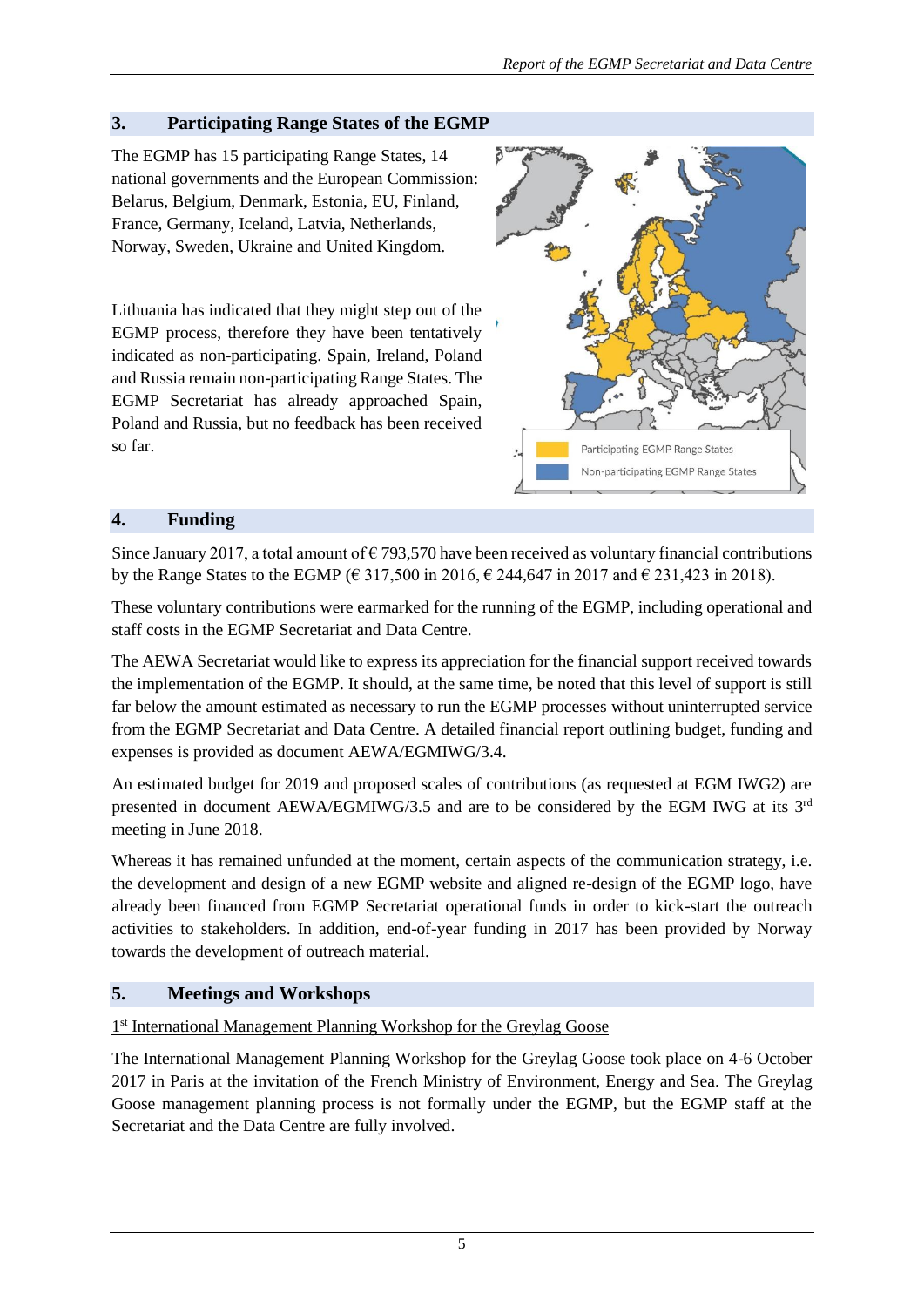## Internal Species Management Planning Workshop

The EGMP Secretariat and the Data Centre organized an internal Species Management Planning Workshop in Kalø, Denmark on 16 January 2018, back-to-back with the International Modelling Consortium meeting in order to advance the development of the Greylag and Barnacle Goose Single Species Management Plans. The Barnacle Goose management planning process is not formally under the EGMP, but the EGMP staff at the Secretariat and the Data Centre are fully involved.

### International Modelling Consortium meeting

The first meeting of the International Modelling Consortium took place in Kalø, Denmark on 17-18 January 2018.

#### Online meetings of the EGMP Pink-footed Goose Task Force (PfG TF)

The EGMP Secretariat together with the EGMP Data Centre and the Coordinator of the PfG TF organized two online meetings (via GoTo Meeting) on 15 February and 9 April 2018.

#### Online meetings of the EGMP Taiga Bean Goose Task Force (TBG TF)

The EGMP Secretariat together with the EGMP Data Centre and the Coordinator of the TBG TF organized three online meetings (via GoTo Meeting) on 13 February, 23 March and 2 May 2018.

## Online meetings of the EGMP Agriculture Task Force (Agri TF)

The EGMP Secretariat together with the EGMP Data Centre and the Coordinator of the Agri TF organized two online meetings (via GoTo Meeting) on 20 February and 4 May 2018.

1<sup>st</sup> face-to-face meeting of the EGMP Task Forces

The 1<sup>st</sup> face-to-face meeting of the three EGMP Task Forces (PfG TF, TBG TF and Agri TF) will take place on 18 June 2018 in Leeuwarden, the Netherlands, at the kind invitation of the Province of Fryslân.

2<sup>nd</sup> International Management Planning Workshop for the Barnacle and Greylag Goose

The 2nd International Management Planning Workshop for the Barnacle and Greylag Goose will take place back-to-back with the EGM IWG3 on 19 June 2018 in Leeuwarden, the Netherlands at the invitation of the Province of Fryslân.

3<sup>rd</sup> Meeting of the AEWA European Goose Management International Working Group (EGM IWG3)

The EGM IWG3 will take place on 20-21 June 2018 in Leeuwarden, the Netherlands, at the kind invitation of the Province of Fryslân.

## **6. AEWA International Single Species Action and Management Plans**

Under the EGMP, International Single Species Action and Management Plans (ISSMPs) are currently in place for the Svalbard population of the **Pink-footed Goose** (*Anser brachyrhynchus*) and the **Taiga Bean Goose** (*Anser fabalis fabalis*). For the two species where action and management plans are being implemented, adaptive management plans are in operation.

At the  $6<sup>th</sup>$  Session of the Meeting of the Parties to AEWA (MOP6), the development of International Single Species Management Plans (ISSMPs) for the **Barnacle Goose** and the **Greylag Goose** (NW/SW European population) was mandated as a matter of priority through Resolution 6.4. These plans are being developed in response to the AEWA Action Plan that provides for developing ISSMPs for populations, which cause significant damage to crops or fisheries.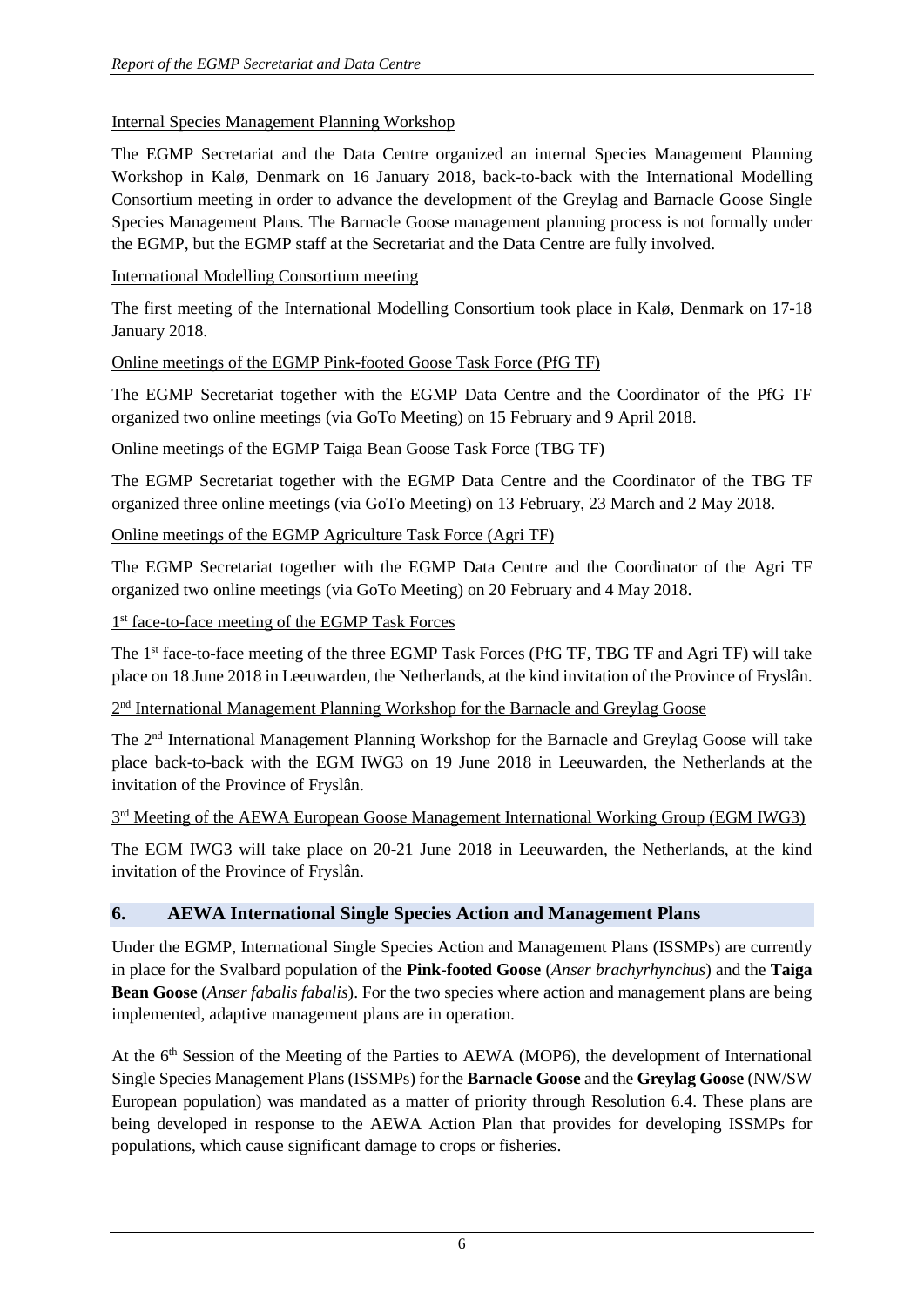The EGMP Secretariat organized two stakeholder workshops in 2017 for the development of the two ISSMPs. The 1st Barnacle Goose Management Planning Workshop in **June 2017** in Copenhagen and the 1st Greylag Goose Management Planning Workshop in **October 2017** in Paris.

In addition, the EGMP Secretariat and the EGMP Data Centre organized an internal Species Management Planning Workshop that was held back-to-back with the first International Modelling Consortium Meeting in **January 2018**. The purpose of this workshop was to compile the information provided by Range States at the two species management planning workshops that were held in 2017 and to prepare a draft Framework for Action for each ISSMP.

Drafts of the ISSMP for the Barnacle Goose and the ISSMP for the Greylag Goose were circulated to the participants of the two stakeholder workshops for consultation in **March 2018**.

At the same time, both plans have been submitted to the Technical Committee for review at the  $14<sup>th</sup>$ Meeting of the AEWA Technical Committee (TC14) in **April 2018**.

In **June 2018**, back-to-back with the 3<sup>rd</sup> Meeting of the European Goose Management International Working Group (EGM IWG3), a one-day workshop will take place to review and discuss the key points of the ISSMPs for the Barnacle Goose and for the Greylag Goose and to agree on a process and methodology to set population targets.

An interim draft of the two plans will be submitted to the  $13<sup>th</sup>$  Meeting of the AEWA Standing Committee (StC13) in July 2018 and the final draft to the  $7<sup>th</sup>$  Session of the Meeting of the Parties to AEWA (MOP7) in December 2018.

The Greylag and Barnacle Geese management planning processes are not formally under the EGMP, but the EGMP staff at the Secretariat and the Data Centre are fully involved.

## **7. National Reporting**

Following the decisions at the 2<sup>nd</sup> Meeting of the EGM IWG in June 2017, Copenhagen, Denmark, on the establishment of National Reporting under the AEWA EGM IWG [\(Doc AEWA/EGM IWG2.10\)](https://emea01.safelinks.protection.outlook.com/?url=http%3A%2F%2Fwww.unep-aewa.org%2Fsites%2Fdefault%2Ffiles%2Fdocument%2Faewa_egm_iwg_2_10_reporting.pdf&data=02%7C01%7CDavid.Stroud%40jncc.gov.uk%7C31803db330ee42c0831d08d54dda314d%7C444ee4e8b2fd491d8c318b0508370a6b%7C1%7C1%7C636500521928456491&sdata=CNxXCEYxgGZgxlaF9G%2BbC7ncXvu6F8A3nd0x0PMdb6Q%3D&reserved=0), the EGMP Secretariat and Data Centre have produced a national reporting format. The online reporting cycle was launched on 26 February 2018 and closed on the 20 April 2018. Twelve out of 14 countries have submitted a national report for 2018. The Summary of the National Reports 2018 is provided in document AEWA/EGMIWG/3.6.

## **8. EGMP Data Centre**

Based on the annual information (population data, demographic information, harvest data, as well as socio-economic data on agricultural damage in case of the Pink-footed Goose) provided by the Range States, the EGMP Data Centre has produced four reports; the Pink-footed Goose Population Status Update 2017/2018, the Adaptive Harvest Management for the Svalbard Population of Pink‐Footed Geese 2018 Progress Summary, the Taiga Bean Goose Population Status Report 2017/2018 and the Harvest Assessment for Taiga Bean Geese in the Central Management Unit for 2018. The reports are provided in documents AEWA/EGMIWG/3.8, AEWA/EGMIWG/3.9, AEWA/EGMIWG/3.11 and AEWA/EGMIWG/3.12.

On request by a Range State the EGMP Data Centre and Secretariat have prepared a briefing paper describing the monitoring needs for the EGMP processes. This paper was circulated to all Range States on 14 April 2018.

To facilitate the monitoring need, the EGMP Data Centre has conducted a survey on the subject of goose monitoring in the EGMP Range States, including a gap analysis of monitoring activities. The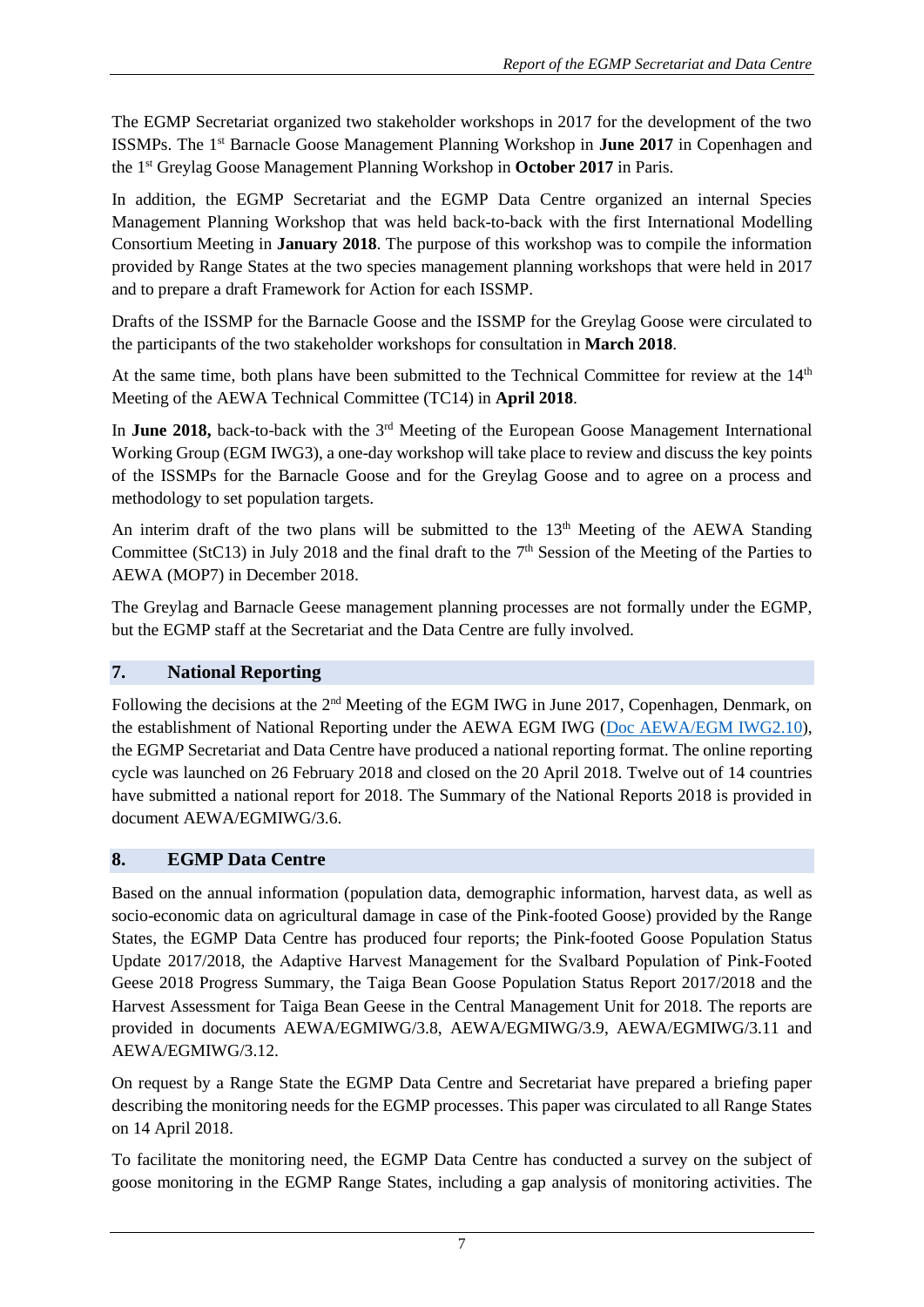survey was directed to National IWC coordinators and goose count coordinators involved in goose monitoring, management and/or research of populations covered under the EGMP. The results of this survey and the future priority work were presented and discussed at a workshop at the IUCN/WI Goose Specialist Group meeting in Lithuania in March 2018. During this meeting, a smaller group was established to continue the work on how to improve goose monitoring in Europe.

Furthermore, the EGMP Data Centre has, in collaboration with the European Federation of Associations for Hunting & Conservation (FACE) and the Office national de la Chasse et de la Faune Sauvage (ONCFS), conducted a survey of how waterbird harvest data is gathered in Europe. The survey was directed to all FACE members. The information, currently being analysed, will be used to make recommendations for a best practice harvest reporting scheme.

#### International Modelling Consortium

Institutions included in the International Modelling Consortium so far are: Aarhus University (Denmark, lead), US Geological Surveys (USGS, USA), Wageningen University/ALTERRA, the Netherlands Institute of Ecology (NIOO-KNAW), SOVON (the Netherlands), ONCFS (France), Swedish Agricultural University and Kristianstad University (Sweden), Scottish Natural Heritage, Wildfowl and Wetlands Trust (United Kingdom).

Researchers from Aarhus University and USGS have been developing a new integrated population model framework for the Pink-footed Goose, while the Dutch institutions have started developing similar models for the Barnacle Goose. ONCFS has started developing statistical models to define management units for the NW/SW population of Greylag Goose. Aarhus University, NIOO-KNAW and Wildfowl and Wetlands Trust (WWT) have started developing agent-based simulation systems to model the relationship between goose abundances and agricultural damage on a regional scale (see document for more information AEWA/BG/GG/MPWS Inf.2.5).

#### Meetings and Workshops attended by the EGMP Data Centre staff

August 2017 Keynote presentation at the IUGB 2017, Montpellier, France

September 2017

First meeting on the set-up of monitoring networks, databases and workflows between the EGMP Data Centre and international and national goose monitoring data holders

November 2017

Presentations at a workshop concerning wildlife management policies, Icelandic Ministry of Environment, Reykjavik, Iceland

November 2017 Presentation at a meeting in the Goose Management Group of the Wadden Sea Forum, Hamburg, Germany

January 2018

Workshop of the EGMP Goose Modelling Consortium to prepare prototype population models for Barnacle and Greylag Geese, Kalø, Denmark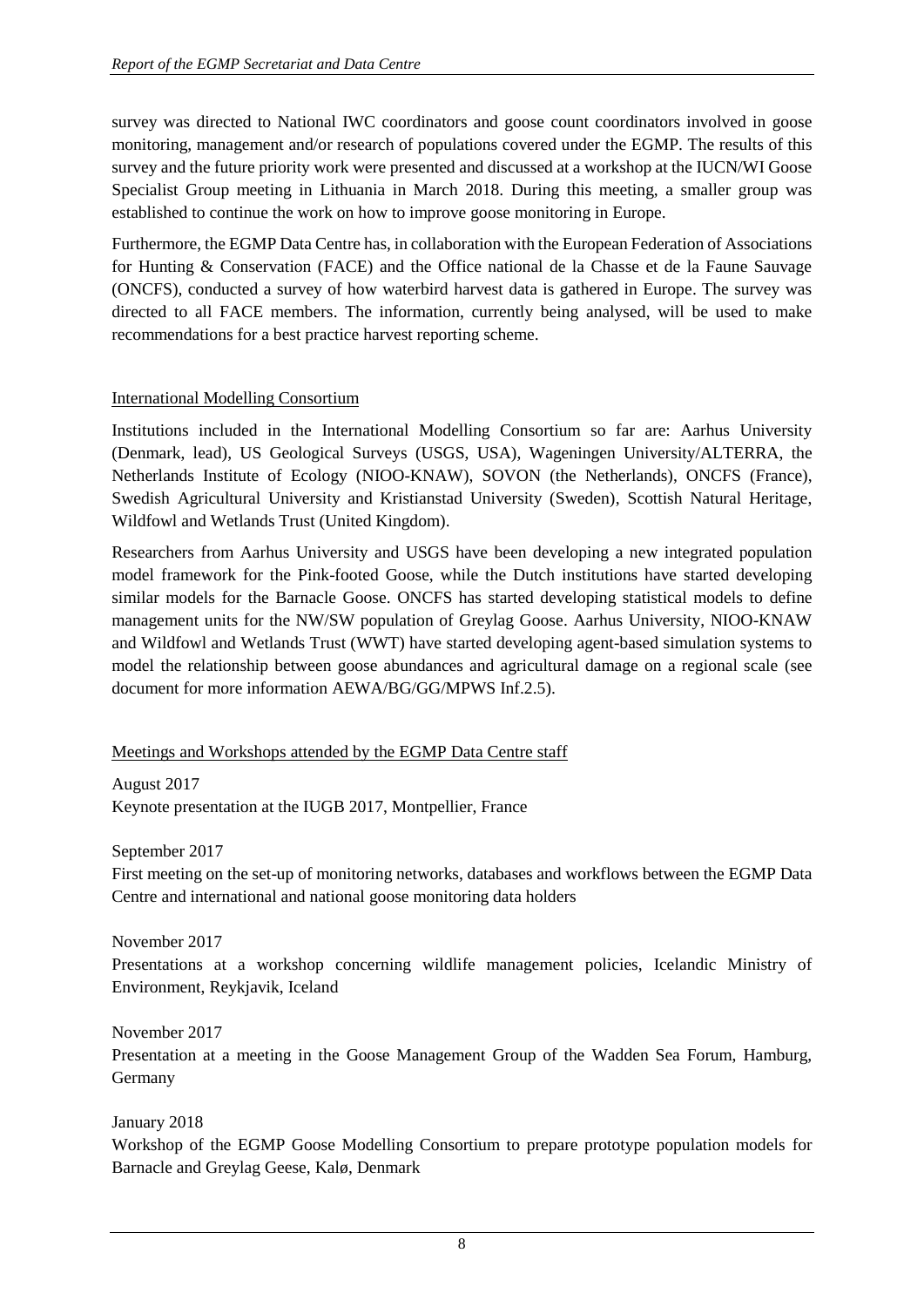## January 2018

Presentation at National Wildlife Ecology theme day, Aarhus, Denmark

## February 2018

Presentation at meeting of the working group for wild geese (*Arbeitsgemeinschaft Wildgänse*), Ministry of Energy, Agriculture, the Environment, Nature and Digitalization, Kiel, Germany

## March 2018

Presentation at Annual Meeting of the ornithological working group (*Ornithologische Arbeitsgemeinschaft*) for Schleswig-Holstein, Neumünster, Germany

## March 2018

Presentation and workshop 'Goose Monitoring in Europe' at the IUCN/WI Goose Specialist Group meeting to discuss issues identified in the gap analysis of monitoring activities, Klapeide, Lithuania

April 2018

Presentation at the 5<sup>th</sup> Pan-European Duck Symposium "Duck harvest survey schemes in Europe: a review and statistical evaluation" (in collaboration with FACE and ONCFS, France), Scotland, UK

May 2018 Presentation at the Eyes on the Flyways conference, Bruxelles, Belgium

## **9. EGMP Task Forces**

The EGMP Secretariat led the establishment of the three EGMP Task Forces (Agriculture Task Force, Taiga Bean Goose Task Force and Pink-footed Goose Task Force) and supported the meeting coordination and document production. A Coordinator for each Task Force was identified by the EGMP Secretariat.

The Task Forces are coordinated as follows:

Agriculture Task Force: Ms Ingunn Tombre (Norway)

Taiga Bean Goose Task Force: Mr Mikko Alhainen (Finland)

Pink-footed Goose Task Force: Mr Jesper Madsen (Denmark)

Detailed reports on the activities and outputs of the EGMP Task Forces is provided in documents AEWA/EGMIWG/3.10, AEWA/EGMIWG/3.13 and AEWA/EGMIWG/3.14.

## **10. Projects**

Following the mandate given by the EGM IWG for development of a model harvest-related domestic legislation which would be an ideal case scenario for running an Adaptive Management System (agenda item 9 in the **EGM IWG1** report and agenda item 7 in the **EGM IWG2** meeting report), the EGMP Secretariat outsourced the implementation of the project concept presented at the EGM IWG2 meeting. The draft document has been compiled by Ms Melissa Lewis, Environmental Law Expert on the AEWA Technical Committee. The final draft document has been submitted to the EGM IWG3 as document AEWA/EGMIWG/3.7 after two rounds of consultations with the EGM IWG members and observers.